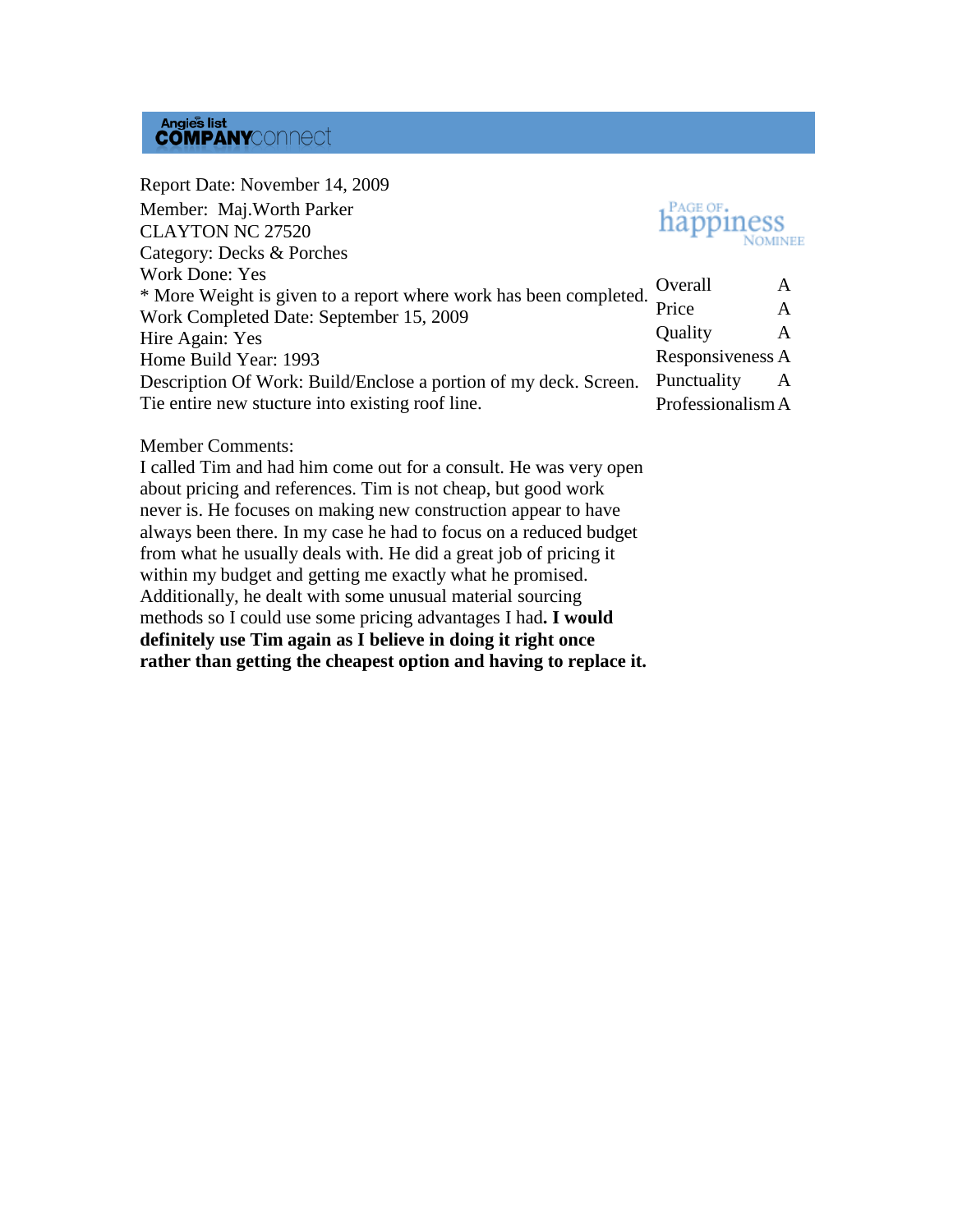## Angles list<br>**COMPANY**CONNect

Report Date: July 01, 2008 PAGE OF. Member: happiness Kim Schoeffler **NOMINEE** CARY NC 27513 Overall A Category: Decks & Porches Price A Work Done: Yes \* More Weight is given to a report where work has been completed. Quality  $\mathbf{A}$ Responsiveness A Hire Again: Yes Punctuality A Home Build Year: 1993 Description Of Work: They built a brand new screened in porch in ProfessionalismAour backyard. Member Comments: They very efficient and informative on what to expect along the way. They did a fantastic job. They spent about 4 months building the deck which it wouldn't take that long due to us having more work done on our home at the same time. They gave us exactly

what I had envisioned my mind. We paid extra for the work which it was definitely worth it**. It was worth paying more to get the quality we received.**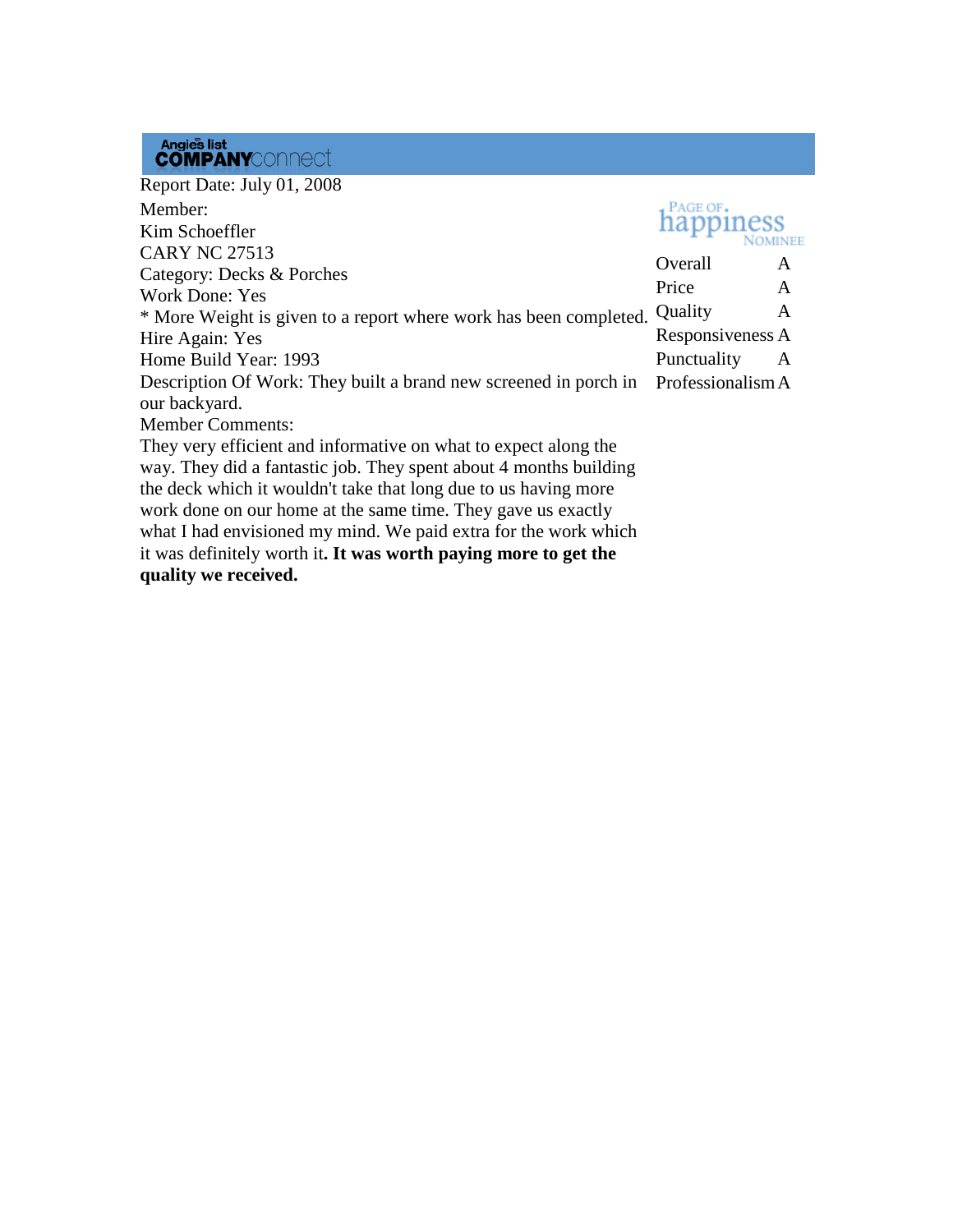## Angies list<br>**COMPANY**CONNect

| Report Date: February 14, 2007                                                                                                  |                   |   |
|---------------------------------------------------------------------------------------------------------------------------------|-------------------|---|
| <b>Member:Mary Spears</b>                                                                                                       | PAGE OF.          |   |
| RALEIGH NC 27613                                                                                                                |                   |   |
| Category: Decks & Porches                                                                                                       | Overall           |   |
| <b>Work Done: Yes</b>                                                                                                           |                   | A |
| * More Weight is given to a report where work has been completed.                                                               | Price             | A |
| Hire Again: Yes                                                                                                                 | Quality           | A |
| Description Of Work: They enclosed our existing 10 x 10 foot                                                                    | Responsiveness A  |   |
| porch and made it into a screened porch. They also built a deck                                                                 | Punctuality       | A |
| onto the porch. The deck is about 8 x 8 feet. They put lighting in                                                              | Professionalism A |   |
| the porch and outside by the deck. They also put about six outlets in                                                           |                   |   |
| the porch and one outdoor outlet.                                                                                               |                   |   |
| <b>Member Comments:</b>                                                                                                         |                   |   |
| I just cannot say enough good things about them. They did an<br>excellent job. The workers were very friendly. We just love the |                   |   |

**porch and deck. The job was done in a couple weeks. The whole service experience was exceptional.** I do not think the price is anyone s business.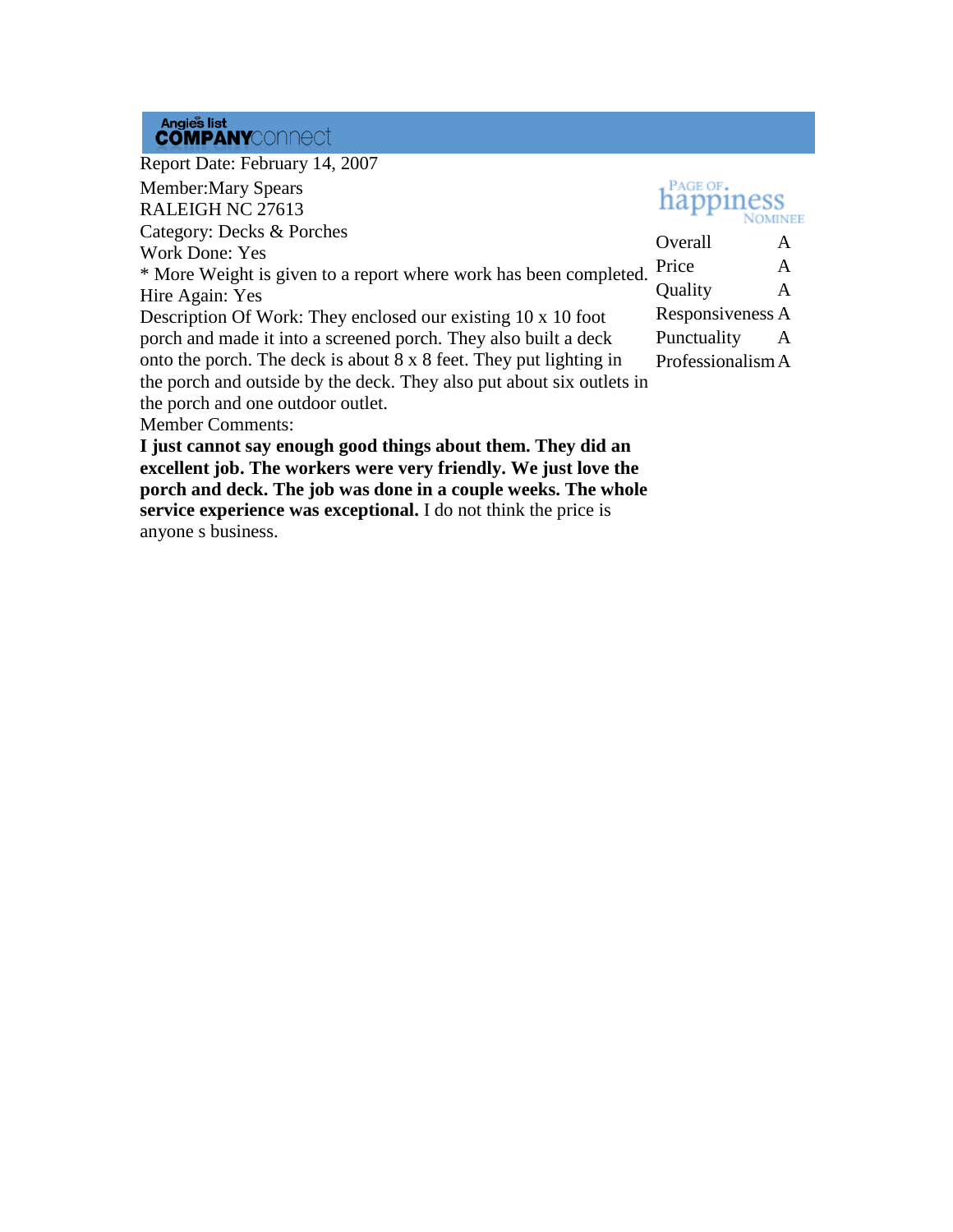# Angies list<br>**COMPANY**CONNect

| Report Date: February 13, 2007                                    |                   |   |
|-------------------------------------------------------------------|-------------------|---|
| Member: Ralph Bamforth                                            | PAGE OF.          |   |
| RALEIGH NC 27609                                                  | happiness         |   |
| Category: Remodeling - Sunrooms & Patio Enclosures                | Overall           | A |
| Work Done: Yes                                                    |                   |   |
| * More Weight is given to a report where work has been completed. | Price             | A |
| Hire Again: Yes                                                   | Quality           | A |
| Description Of Work: Creative Renovations built a 12 x 16 screen  | Responsiveness A  |   |
| porch next to our deck.                                           | Punctuality       | A |
| <b>Member Comments:</b>                                           | Professionalism A |   |
| I was very pleased with the good service provided. They are a     |                   |   |
| good company. They were on time and professional. The work        |                   |   |
| done was of high quality. I would recommend them to anybody.      |                   |   |